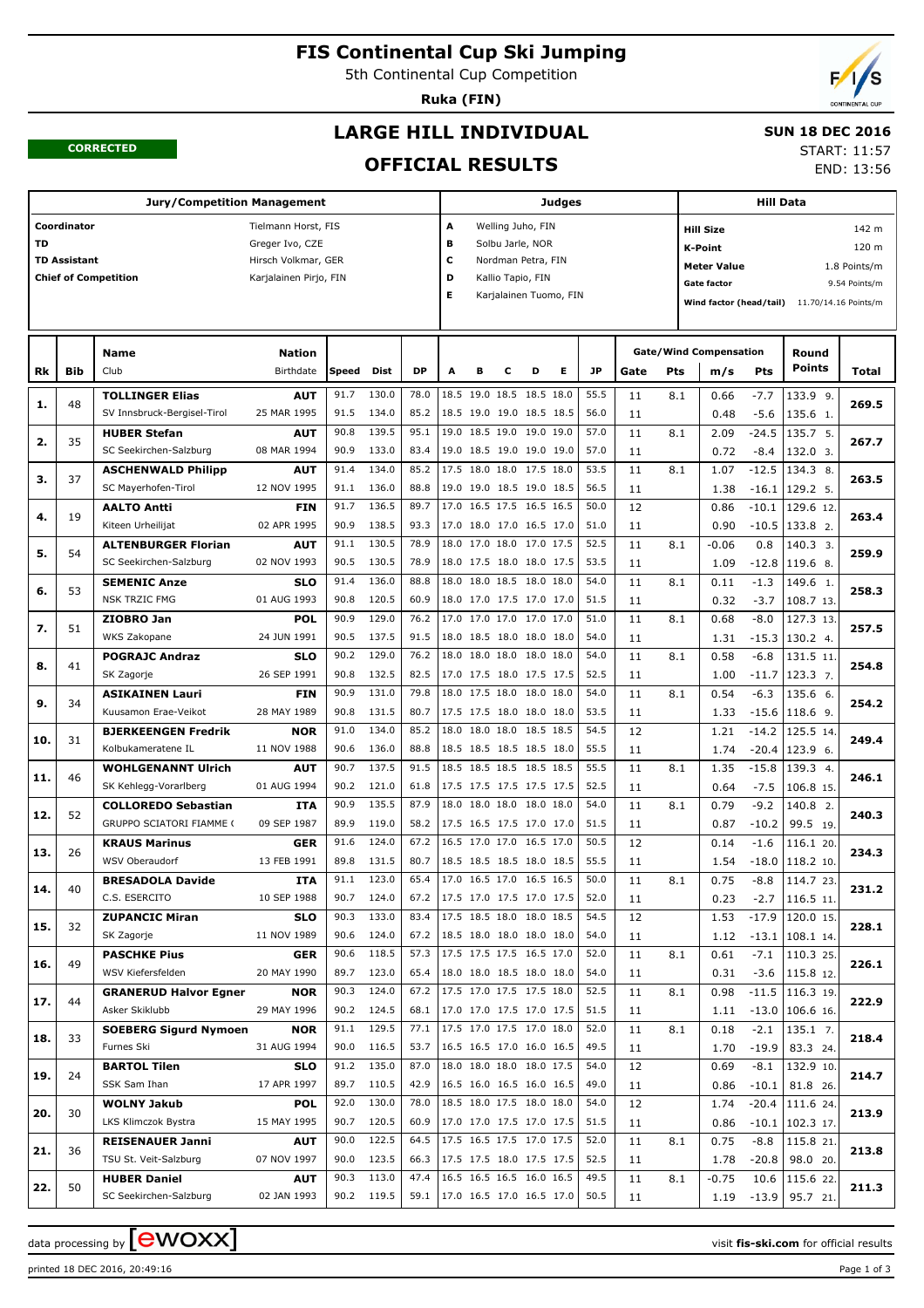# **FIS Continental Cup Ski Jumping**

5th Continental Cup Competition

**Ruka (FIN)**



END: 13:56

#### **CORRECTED**

## **LARGE HILL INDIVIDUAL**

#### **SUN 18 DEC 2016** START: 11:57

### **OFFICIAL RESULTS**

|     |            | <b>Name</b>                    | <b>Nation</b> |              |             |           |   |   |   |                          |   |           | <b>Gate/Wind Compensation</b> |     |         | Round      |               |       |
|-----|------------|--------------------------------|---------------|--------------|-------------|-----------|---|---|---|--------------------------|---|-----------|-------------------------------|-----|---------|------------|---------------|-------|
| Rk  | <b>Bib</b> | Club                           | Birthdate     | <b>Speed</b> | <b>Dist</b> | <b>DP</b> | A | в | c | D                        | Е | <b>JP</b> | Gate                          | Pts | m/s     | <b>Pts</b> | <b>Points</b> | Total |
|     |            | <b>KYTOESAHO Niko</b>          | <b>FIN</b>    | 91.2         | 121.5       | 62.7      |   |   |   | 18.0 17.5 17.5 18.0 18.0 |   | 53.5      | 12                            |     | 0.64    | $-7.5$     | 108.7 27.     | 209.1 |
| 23. | 4          | Ounasyaaran Hiihtoseura        | 18 DEC 1999   | 90.8         | 118.0       | 56.4      |   |   |   | 17.0 17.0 17.5 17.5 17.5 |   | 52.0      | 11                            |     | 0.68    | $-8.0$     | 100.4 18.     |       |
| 24. | 47         | <b>JUSTIN Rok</b>              | <b>SLO</b>    | 90.9         | 125.0       | 69.0      |   |   |   | 18.0 17.5 18.0 17.5 18.0 |   | 53.5      | 11                            | 8.1 | 0.98    | $-11.5$    | 119.1 16.     | 203.7 |
|     |            | SSD Stol Zirovnica             | 06 APR 1993   | 89.8         | 117.5       | 55.5      |   |   |   | 17.0 16.5 17.0 16.5 17.0 |   | 50.5      | 11                            |     | 1.83    | $-21.4$    | 84.6 23.      |       |
| 25. | 29         | <b>HAUKEDAL Richard</b>        | <b>NOR</b>    | 91.4         | 129.5       | 77.1      |   |   |   | 18.0 17.5 18.0 18.0 17.5 |   | 53.5      | 12                            |     | 1.08    | $-12.6$    | 118.0 17.     | 200.9 |
|     |            | Baekkelaget                    | 31 AUG 1996   | 91.1         | 119.5       | 59.1      |   |   |   | 15.0 15.0 16.0 15.5 16.0 |   | 46.5      | 11                            |     | 1.94    | $-22.7$    | 82.9 25.      |       |
| 26. | 38         | <b>BUSKUM Andreas Granerud</b> | <b>NOR</b>    | 89.8         | 122.5       | 64.5      |   |   |   | 17.0 16.5 17.5 16.5 17.0 |   | 50.5      | 11                            | 8.1 | 0.50    | $-5.8$     | 117.3 18.     | 193.8 |
|     |            | Lensbygda                      | 05 JUN 1996   | 89.3         | 110.0       | 42.0      |   |   |   | 16.0 16.0 16.5 16.0 16.5 |   | 48.5      | 11                            |     | 1.20    | $-14.0$    | 76.5 27.      |       |
| 27. | 28         | <b>BIELA Stanislaw</b>         | <b>POL</b>    | 91.7         | 125.5       | 69.9      |   |   |   | 17.0 17.5 17.5 17.5 17.5 |   | 52.5      | 12                            |     | 1.84    | $-21.5$    | 100.9 30.     | 188.9 |
|     |            | UKS SOLTYSIANIE STARE BY       | 02 APR 1994   | 90.9         | 118.0       | 56.4      |   |   |   | 16.5 16.5 17.0 16.5 16.5 |   | 49.5      | 11                            |     | 1.53    | $-17.9$    | 88.0 22.      |       |
| 28. | 23         | <b>VAENSKAE Elias</b>          | <b>FIN</b>    | 90.9         | 125.0       | 69.0      |   |   |   | 17.5 17.5 18.0 17.5 17.5 |   | 52.5      | 12                            |     | 1.05    | $-12.3$    | 109.2 26.     | 179.4 |
|     |            | Lieksa Ski club                | 20 JUL 1996   | 90.3         | 100.5       | 24.9      |   |   |   | 16.0 15.5 16.5 16.0 16.5 |   | 48.5      | 11                            |     | 0.27    | $-3.2$     | 70.2 28.      |       |
| 29. | 27         | <b>SCHMID Constantin</b>       | <b>GER</b>    | 91.6         | 122.5       | 64.5      |   |   |   | 17.0 17.0 17.5 17.0 17.5 |   | 51.5      | 12                            |     | 0.72    | $-8.4$     | 107.6 28.     | 170.0 |
|     |            | Wsy Oberaudorf                 | 27 NOV 1999   | 91.0         | 92.5        | 10.5      |   |   |   | 15.5 15.5 15.0 15.5 15.5 |   | 46.5      | 11                            |     | $-0.38$ | 5.4        | 62.4 29.      |       |
| 30. | 25         | <b>HEIKKINEN Kalle</b>         | <b>FIN</b>    | 91.4         | 119.0       | 58.2      |   |   |   | 17.0 16.5 17.0 17.5 17.5 |   | 51.5      | 12                            |     | 0.27    | $-3.2$     | 106.5 29.     | 147.2 |
|     |            | Kuusamon Era-veikot            | 16 SEP 1999   | 90.1         | 91.5        | 8.7       |   |   |   | 15.5 14.5 15.0 15.0 15.5 |   | 45.5      | 11                            |     | 1.15    | $-13.5$    | 40.7 30.      |       |

|     |    | Not qualified for final round            |                           |      |            |      |                          |  |      |    |     |         |         |       |
|-----|----|------------------------------------------|---------------------------|------|------------|------|--------------------------|--|------|----|-----|---------|---------|-------|
| 31. | 45 | <b>PAVLOVCIC Bor</b>                     | <b>SLO</b>                |      | 91.1 119.5 | 59.1 | 17.0 16.0 17.0 16.0 16.5 |  | 49.5 | 11 | 8.1 | 1.38    | $-16.1$ | 100.6 |
|     |    | Nd Ratece planica                        | 27 JUN 1998               |      |            |      |                          |  |      |    |     |         |         |       |
| 32. | 6  | <b>STEKALA Andrzej</b>                   | <b>POL</b>                |      | 91.6 118.5 | 57.3 | 17.0 17.0 17.0 16.5 17.0 |  | 51.0 | 12 |     | 0.75    | $-8.8$  | 99.5  |
|     |    | AZS Zakopane                             | 30 JUN 1995               |      |            |      |                          |  |      |    |     |         |         |       |
| 33. | 13 | <b>NAGLIC Tomaz</b>                      | <b>SLO</b>                | 90.8 | 118.5      | 57.3 | 17.5 17.0 17.0 17.0 17.5 |  | 51.5 | 12 |     | 0.82    | $-9.6$  | 99.2  |
|     |    | SSK Alpina Ziri                          | 18 JUL 1989               |      |            |      |                          |  |      |    |     |         |         |       |
| 34. | 43 | <b>AUNE Joakim</b>                       | <b>NOR</b>                |      | 91.3 118.5 | 57.3 | 16.5 16.0 17.0 15.5 16.0 |  | 48.5 | 11 | 8.1 | 1.37    | $-16.0$ | 97.9  |
|     |    | Byaasen                                  | 10 AUG 1993               |      |            |      |                          |  |      |    |     |         |         |       |
| 35. | 20 | <b>IPCIOGLU Fatih Arda</b>               | <b>TUR</b>                |      | 91.2 121.5 | 62.7 | 17.0 17.5 16.5 17.0 17.0 |  | 51.0 | 12 |     | 1.52    | $-17.8$ | 95.9  |
|     |    |                                          | 28 SEP 1997               |      |            |      |                          |  |      |    |     |         |         |       |
| 35. | 8  | <b>AIGRO Artti</b>                       | <b>EST</b>                |      | 90.7 114.5 | 50.1 | 16.5 16.5 17.0 16.5 16.5 |  | 49.5 | 12 |     | 0.32    | $-3.7$  | 95.9  |
|     |    | Pohjakotkas/Otepaa                       | 29 AUG 1999               |      |            |      |                          |  |      |    |     |         |         |       |
| 37. | 39 | <b>HOFFMANN Felix</b>                    | GER                       |      | 89.5 106.5 | 35.7 | 16.5 16.0 16.5 16.0 16.5 |  | 49.0 | 11 | 8.1 | $-0.16$ | 2.3     | 95.1  |
|     |    | SWV Goldlauter                           | 14 OCT 1997               |      |            |      |                          |  |      |    |     |         |         |       |
| 38. | 3  | <b>NOUSIAINEN Eetu</b><br>Puijo Ski club | <b>FIN</b><br>29 APR 1997 | 90.6 | 116.5      | 53.7 | 17.5 17.0 17.0 17.0 17.0 |  | 51.0 | 12 |     | 0.83    | $-9.7$  | 95.0  |
|     |    | <b>ROMASHOV Alexey</b>                   | <b>RUS</b>                |      |            |      |                          |  |      |    |     |         |         |       |
| 39. | 11 | Saint-Petersburg KOR1                    | 29 APR 1992               |      | 91.0 113.5 | 48.3 | 16.0 16.5 16.5 16.0 16.0 |  | 48.5 | 12 |     | 0.44    | $-5.1$  | 91.7  |
|     |    | <b>BIEGUN Krzysztof</b>                  | <b>POL</b>                |      |            |      |                          |  |      |    |     |         |         |       |
| 40. | 42 | SS-R LZS Sokol Szczyrk                   | 21 MAY 1994               |      | 90.6 110.5 | 42.9 | 16.0 16.0 16.5 16.0 16.5 |  | 48.5 | 11 | 8.1 | 0.73    | $-8.5$  | 91.0  |
|     |    | <b>BAZHENOV Aleksandr</b>                | <b>RUS</b>                |      |            |      |                          |  |      |    |     |         |         |       |
| 41. | 17 | ZDUSHOR ZVS CSP                          | 13 JUL 1995               |      | 90.5 116.5 | 53.7 | 16.5 16.5 16.5 16.5 16.0 |  | 49.5 | 12 |     | 1.08    | $-12.6$ | 90.6  |
| 42. | 21 | <b>KLUSEK Bartlomiej</b>                 | <b>POL</b>                |      | 91.2 117.0 | 54.6 | 17.0 16.5 16.5 16.5 16.5 |  | 49.5 | 12 |     | 1.20    | $-14.0$ | 90.1  |
|     |    | LKS Klimczok Bystra                      | 15 JAN 1993               |      |            |      |                          |  |      |    |     |         |         |       |
| 43. | 12 | <b>MIETUS Krzysztof</b>                  | <b>POL</b>                |      | 90.8 113.0 | 47.4 | 16.5 16.0 15.5 16.5 16.5 |  | 49.0 | 12 |     | 0.55    | $-6.4$  | 90.0  |
|     |    | AZS Zakopane                             | 08 MAR 1991               |      |            |      |                          |  |      |    |     |         |         |       |
| 44. | 22 | <b>HAMANN Martin</b>                     | <b>GER</b>                |      | 90.5 111.0 | 43.8 | 16.5 15.5 16.5 16.5 17.0 |  | 49.5 | 12 |     | 0.59    | $-6.9$  | 86.4  |
|     |    | SG Nickelhuette Aue                      | 10 APR 1997               |      |            |      |                          |  |      |    |     |         |         |       |
| 45. | 15 | <b>MALTSEV Kevin</b>                     | <b>EST</b>                |      | 90.8 117.5 | 55.5 | 16.0 16.0 16.5 16.0 17.0 |  | 48.5 | 12 |     | 1.53    | $-17.9$ | 86.1  |
|     |    | Elva Skiclub                             | 04 JUL 2000               |      |            |      |                          |  |      |    |     |         |         |       |
| 46. | 18 | <b>BOYARINTSEV Vladislav</b>             | <b>RUS</b>                |      | 91.2 111.0 | 43.8 | 16.0 15.5 16.0 16.5 16.5 |  | 48.5 | 12 |     | 0.58    | $-6.8$  | 85.5  |
|     |    | Saint-Petersburg KOR1 Dinam              | 31 OCT 1994               |      |            |      |                          |  |      |    |     |         |         |       |
| 47. | 5  | <b>FUCHS Tim</b>                         | <b>GER</b>                | 91.6 | 108.0      | 38.4 | 16.0 15.5 15.0 15.5 15.5 |  | 46.5 | 12 |     | 0.36    | $-4.2$  | 80.7  |
|     |    | SC Degenfeld                             | 03 AUG 1997               |      |            |      |                          |  |      |    |     |         |         |       |

data processing by **CWOXX**  $\blacksquare$